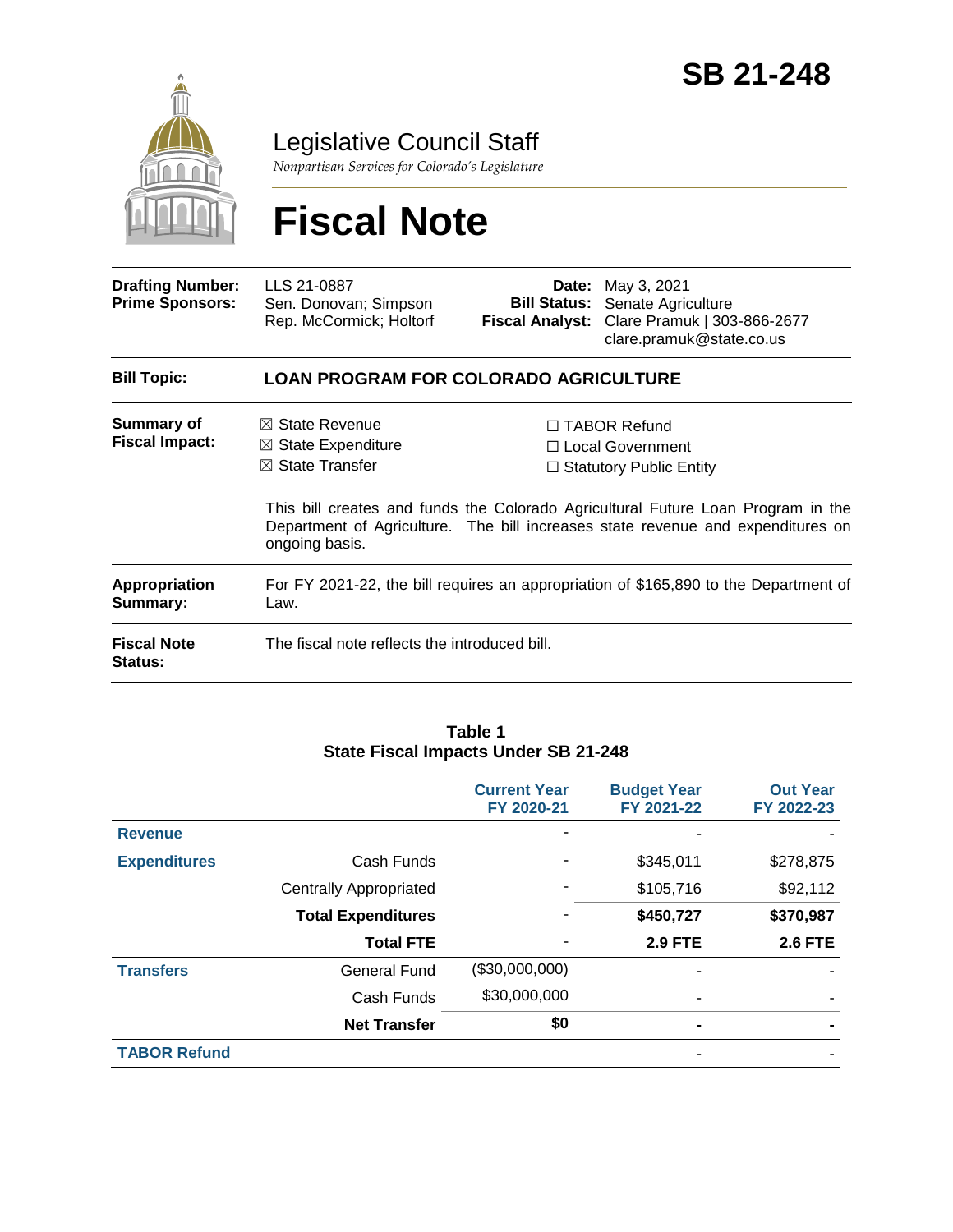Page 2

# Page 2<br>May 3, 2021 **SB 21-248**

## **Summary of Legislation**

This bill creates the Colorado Agricultural Future Loan Program and the continuously appropriated Colorado Agricultural Future Loan Program Cash Fund in the Department of Agriculture. The program will provide loans for farm-to-market infrastructure until January 1, 2023, and to eligible farmers, ranchers, and businesses on an ongoing basis. The Commissioner of Agriculture is required to promulgate rules necessary to implement the loan program. The department will begin awarding loans on or before January 1, 2022, for purposes specified in the bill and according to the rules promulgated by the commissioner. The department may contract with a nonprofit organization for help in administering the program and is required to report to the General Assembly on the loan program annually beginning on or before December 15, 2021.

The bill also transfers \$30,000,000 from the General Fund to the Colorado Agricultural Future Loan Program Cash Fund and allows the department to use up to 1.5 percent of this amount (\$450,000) to set up the loan program and up to 1.0 percent of this amount (\$300,000) for the direct and indirect costs of administering the loan program. These limits are repealed January 1, 2022.

#### **State Revenue**

The bill will increase state revenue to the Colorado Agricultural Future Loan Program Cash Fund from interest earned and any fees collected on loans issued. These amounts will depend on the rules promulgated by the commissioner, the interest rates on loans, and whether any fees will be required for processing a loan, and have not been estimated. This revenue is subject to TABOR.

#### **State Transfers**

The bill transfers \$30.0 million from the General Fund to the Colorado Agricultural Future Loan Program Cash Fund in FY 2020-21.

#### **State Expenditures**

The Department of Agriculture will have increased expenditures of \$450,727 and 2.0 FTE in FY 2021-22 and \$370,987 and 2.0 FTE in FY 2022-23 and future years from the Colorado Agricultural Future Loan Program Cash Fund. These costs are shown in Table 2 and explained below.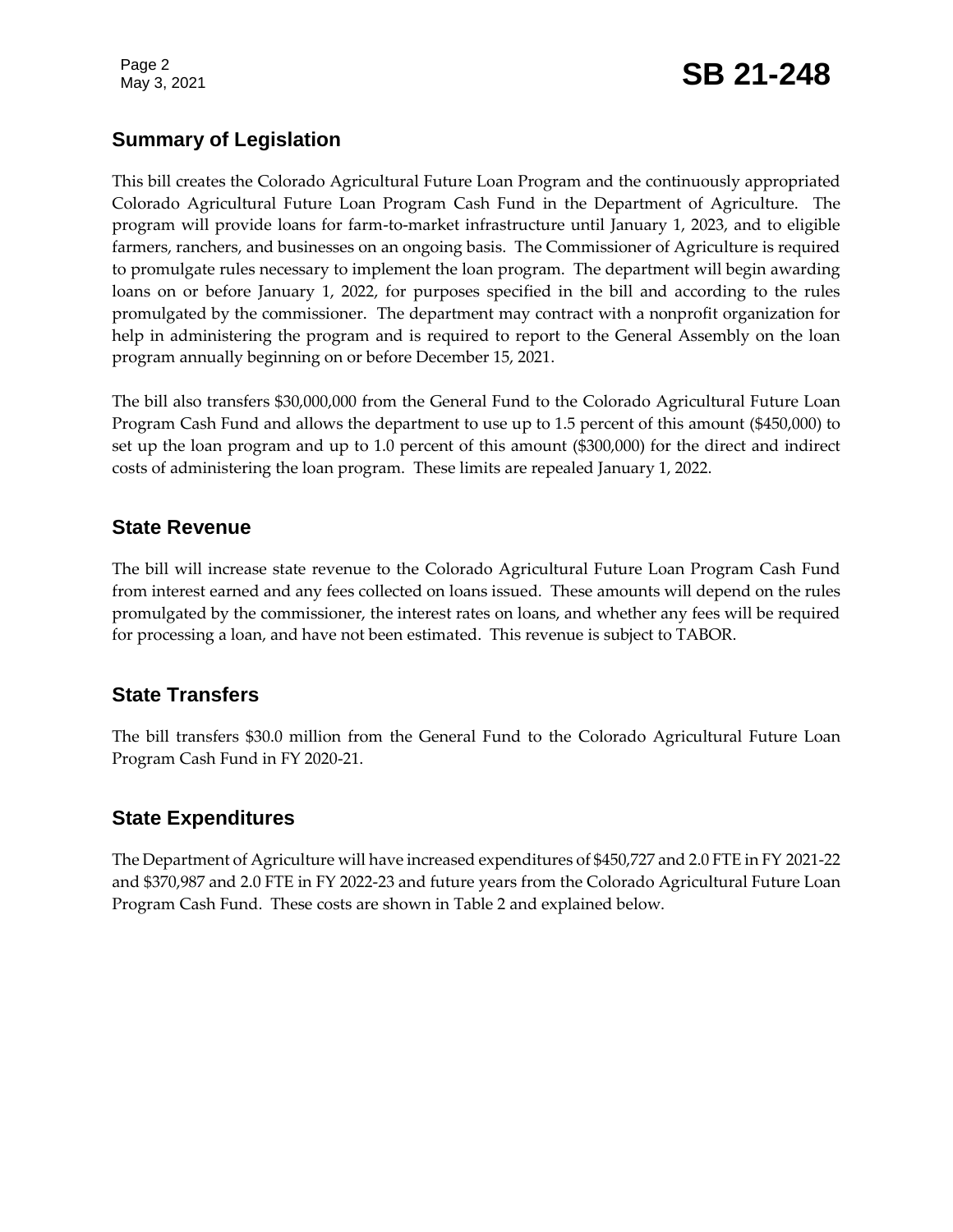|                                           | FY 2020-21               | FY 2021-22     | FY 2022-23     |
|-------------------------------------------|--------------------------|----------------|----------------|
| <b>Department of Agriculture</b>          |                          |                |                |
| <b>Personal Services</b>                  | ۰                        | \$162,981      | \$162,981      |
| <b>Operating Expenses</b>                 |                          | \$2,700        | \$2,700        |
| <b>Capital Outlay Costs</b>               | ۰                        | \$12,400       |                |
| Mileage                                   |                          | \$1,040        | \$2,600        |
| <b>Legal Services</b>                     | ۰.                       | \$165,890      | \$110,594      |
| Centrally Appropriated Costs <sup>1</sup> | ۰.                       | \$105,716      | \$92,112       |
| FTE - Personal Services                   | $\qquad \qquad$          | 2.0 FTE        | 2.0 FTE        |
| FTE - Legal Services                      | $\overline{\phantom{0}}$ | 0.9 FTE        | 0.6 FTE        |
| <b>Total Cost</b>                         | $\qquad \qquad$          | \$450,727      | \$370,987      |
| <b>Total FTE</b>                          |                          | <b>2.9 FTE</b> | <b>2.6 FTE</b> |

**Table 2 Expenditures Under SB 21-248**

*Centrally appropriated costs are not included in the bill's appropriation.*

**Loan program administration.** The department will add a program manager and accountant to administer the loan program. After staff develops rules, procedures, and application forms, they will begin accepting applications and processing and issuing loans. The Department of Law will provide 1,560 hours of legal services and 0.9 FTE to support the loan program in FY 2021-22 and 1,040 hours and 0.6 FTE in FY 2022-23. Costs also include mileage for the program manager to travel for stakeholder engagement and to monitor projects funded by department loans.

**Centrally appropriated costs.** Pursuant to a Joint Budget Committee policy, certain costs associated with this bill are addressed through the annual budget process and centrally appropriated in the Long Bill or supplemental appropriations bills, rather than in this bill. These costs, which include employee insurance and supplemental employee retirement payments, are estimated to be \$105,716 in FY 2021-22 and \$92,112 in FY 2022-23.

**TABOR refunds.** The bill increases state revenue subject to TABOR. For FY 2022-23, the March 2021 LCS forecast projects revenue to fall short of the TABOR limit by \$28.6 million, or 0.2 percent of the limit. If actual revenue exceeds the limit, the bill will increase the amount required to be refunded to taxpayers from the General Fund in FY 2023-24.

#### **Effective Date**

The bill takes effect upon signature of the Governor, or upon becoming law without his signature.